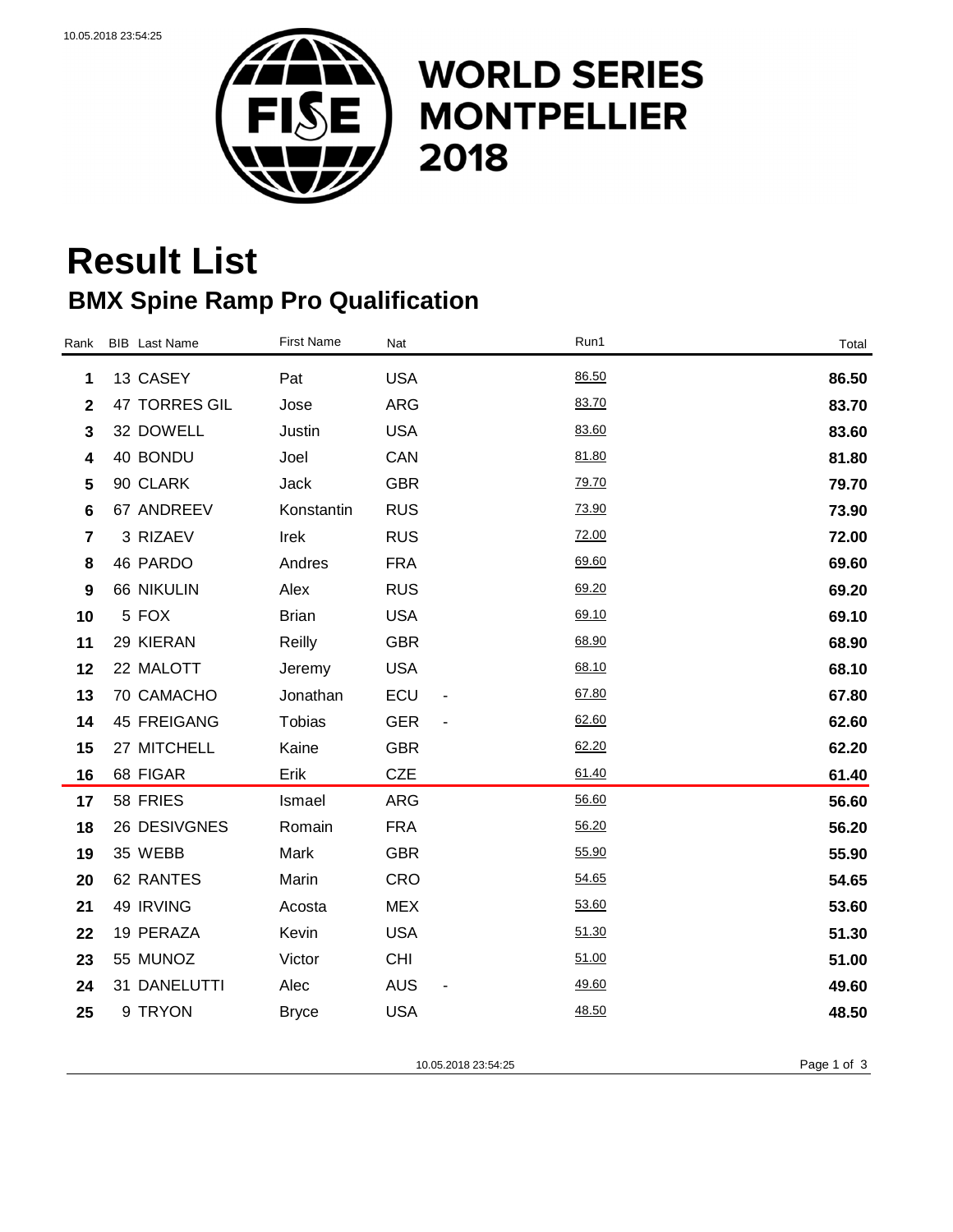| Rank | <b>BIB</b> Last Name             | <b>First Name</b> | Nat        |                     | Run1  | Total       |
|------|----------------------------------|-------------------|------------|---------------------|-------|-------------|
| 26   | 2 PENAFIE NARAN                  | Daniel            | <b>ESP</b> |                     | 47.10 | 47.10       |
| 27   | 34 CHIPMAN                       | Jaden             | CAN        |                     | 46.20 | 46.20       |
| 28   | 53 WEIDEMANN                     | Levi              | <b>NED</b> | ۰                   | 43.60 | 43.60       |
| 29   | <b>48 GRINBERGS</b>              | Tomass            | LAT        |                     | 42.80 | 42.80       |
| 30   | 12 SMITH                         | Freddie           | <b>USA</b> |                     | 42.20 | 42.20       |
| 31   | 14 PANAVILLE                     | Thibaut           | <b>FRA</b> |                     | 41.00 | 41.00       |
| 32   | 20 STOCKTON                      | Mat               | <b>USA</b> |                     | 38.60 | 38.60       |
| 33   | 61 MIROSHNICHENK Aleksander<br>O |                   | <b>RUS</b> |                     | 37.60 | 37.60       |
| 34   | 24 COLSENET                      | Pierre            | <b>FRA</b> |                     | 35.00 | 35.00       |
| 35   | 28 BAILEY                        | Jacob             | <b>USA</b> |                     | 33.00 | 33.00       |
| 36   | 65 HABADA                        | Martin            | <b>CZE</b> |                     | 32.60 | 32.60       |
| 37   | 51 WHEATLEY                      | Alex              | <b>GBR</b> |                     | 30.80 | 30.80       |
| 38   | 37 GORNALL                       | Shaun             | <b>GBR</b> |                     | 29.30 | 29.30       |
| 39   | 50 ENDERSON                      | Gamez             | <b>VEN</b> |                     | 29.20 | 29.20       |
| 40   | 60 KRONBERGS                     | <b>Viktors</b>    | LAT        |                     | 28.60 | 28.60       |
| 41   | 8 L'HELGUEN                      | Antoine           | <b>FRA</b> |                     | 20.20 | 20.20       |
| 42   | 42 BORTHWICK                     | Jack              | <b>AUS</b> |                     | 14.00 | 14.00       |
|      | 23 ANTONUCCIO                    | Valentin          | <b>FRA</b> |                     |       | <b>DNS</b>  |
|      | 44 LUIZ DE SOUZA                 | Andre             | <b>BRA</b> |                     |       | <b>DNS</b>  |
|      | 11 MADEIRA                       | Alexandre         | <b>FRA</b> |                     |       | DNS         |
|      | 17 MONDO                         | Justin            | <b>FRA</b> |                     |       | <b>DNS</b>  |
|      | 91 WALKER                        | Colton            | <b>USA</b> |                     |       | <b>DNS</b>  |
|      | 39 NOE                           | Matthieu          | <b>FRA</b> |                     |       | <b>DNS</b>  |
|      | 69 KHAYRUTDINOV                  | Roman             | <b>RUS</b> |                     |       | <b>DNS</b>  |
|      | 30 FOUGERE                       | Romain            | <b>FRA</b> |                     |       | <b>DNS</b>  |
|      | 4 ZAN                            | Matej             | <b>SLO</b> |                     |       | <b>DNS</b>  |
|      | 57 BENDA                         | Jakub             | <b>CZE</b> |                     |       | <b>DNS</b>  |
|      | 33 SEMENS                        | Miguel Angel      | <b>GBR</b> |                     |       | <b>DNS</b>  |
|      | 59 KOVACOVIC                     | Michal            | <b>SVK</b> |                     |       | <b>DNS</b>  |
|      | 63 NEDLER                        | Jacob             | <b>SWE</b> |                     |       | <b>DNS</b>  |
|      | 21 BRINGER                       | Maxime            | <b>FRA</b> |                     |       | <b>DNS</b>  |
|      | 54 TANCRE                        | Kenneth           | <b>BEL</b> |                     |       | <b>DNS</b>  |
|      | 88 TENCIO                        | Kenneth           | <b>CRC</b> |                     |       | <b>DNS</b>  |
|      | 7 VERONIK                        | Ricky             | <b>USA</b> |                     |       | <b>DNS</b>  |
|      | 10 CAILLET                       | Istvan            | <b>FRA</b> |                     |       | <b>DNS</b>  |
|      | 25 BRUCE                         | <b>Nick</b>       | <b>USA</b> |                     |       | <b>DNS</b>  |
|      |                                  |                   |            | 10.05.2018 23:54:25 |       | Page 2 of 3 |